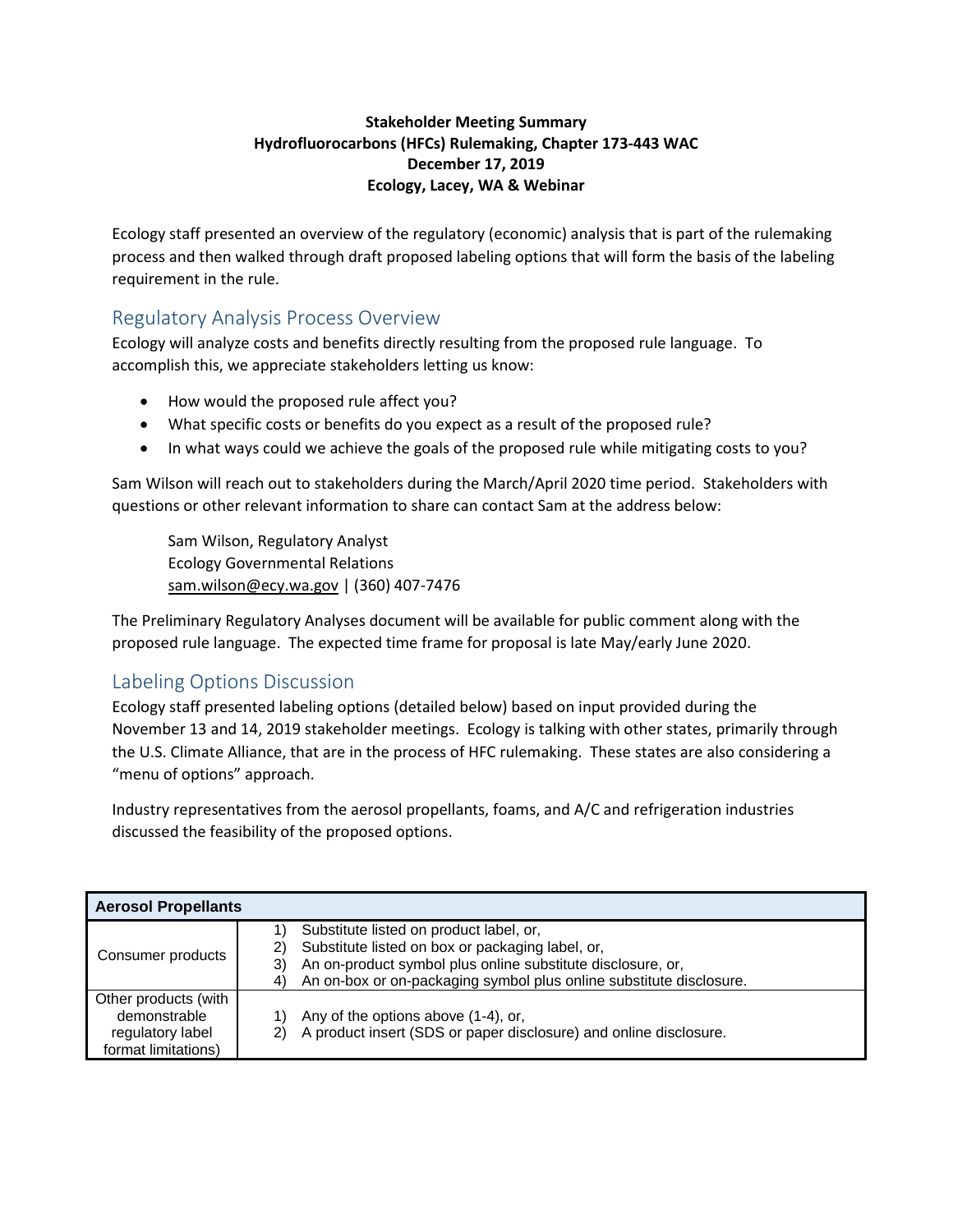| <b>Foams</b>                                           |                                                                                                                                                                                                                                                                                                                                                                                                                                     |                                                                                                                                                                         |  |  |
|--------------------------------------------------------|-------------------------------------------------------------------------------------------------------------------------------------------------------------------------------------------------------------------------------------------------------------------------------------------------------------------------------------------------------------------------------------------------------------------------------------|-------------------------------------------------------------------------------------------------------------------------------------------------------------------------|--|--|
|                                                        | Labeling and Disclosure Requirement(s)                                                                                                                                                                                                                                                                                                                                                                                              | Foam Application Description                                                                                                                                            |  |  |
| Rigid polyurethane:<br>Appliances                      | Unit label                                                                                                                                                                                                                                                                                                                                                                                                                          | insulation foam in domestic<br>refrigerators and freezers                                                                                                               |  |  |
| Rigid polyurethane:<br><b>Commercial Refrigeration</b> | In addition, see refrigeration requirements<br>related to disclosure of foam to end users of<br>refrigeration products.                                                                                                                                                                                                                                                                                                             | insulation for pipes, walls and metal<br>doors in commercial refrigeration<br>equipment, vending machines,<br>coolers, buoyancy, and refrigerated<br>transport vehicles |  |  |
| Flexible polyurethane                                  | For manufacturer end-use products:<br>Substitute disclosed on unit label and/or any<br>of the consumer product options below.<br>For consumer end-user products:<br>Substitute listed on product label, or,<br>1)<br>2)<br>Substitute listed on box or packaging<br>label, or,<br>3) An on-product symbol plus online<br>substitute disclosure, or,<br>An on-box or on-packaging symbol<br>4)<br>plus online substitute disclosure. | foam furniture, bedding, chair<br>cushions, and shoe soles                                                                                                              |  |  |
| Rigid polyurethane: Marine<br><b>Floatation</b>        |                                                                                                                                                                                                                                                                                                                                                                                                                                     | used in boat manufacturing for both<br>structural and flotation purposes                                                                                                |  |  |
| Polystyrene extruded sheet                             | Substitute disclosed on unit label, or, In lieu of<br>or in addition to unit labels, either:<br>Substitute listed on product label, or,<br>1)<br>Substitute listed on packaging label, or,<br>2)<br>An on-product symbol plus online<br>3)<br>substitute disclosure, or,<br>On-packaging symbol plus online<br>4)                                                                                                                   | foam for packaging and buoyancy or<br>floatation                                                                                                                        |  |  |
| Integral skin polyurethane                             |                                                                                                                                                                                                                                                                                                                                                                                                                                     | car steering wheels, dashboards,<br>and shoe soles                                                                                                                      |  |  |
| Polyolefin                                             |                                                                                                                                                                                                                                                                                                                                                                                                                                     | foam sheets and tubes                                                                                                                                                   |  |  |
| Polystyrene extruded<br>boardstock and billet          |                                                                                                                                                                                                                                                                                                                                                                                                                                     | insulation for roofing, walls, flooring,<br>and pipes                                                                                                                   |  |  |
| Rigid polyurethane:<br>Sandwich Panels                 | substitute disclosure.                                                                                                                                                                                                                                                                                                                                                                                                              | insulation for walls and metal doors                                                                                                                                    |  |  |
| Phenolic insulation board                              |                                                                                                                                                                                                                                                                                                                                                                                                                                     |                                                                                                                                                                         |  |  |
| <b>Bunstock</b>                                        |                                                                                                                                                                                                                                                                                                                                                                                                                                     |                                                                                                                                                                         |  |  |
| Rigid polyurethane: Spray                              | Substitute disclosed on<br>A label on the canister or cylinders, or,<br>1)<br>On a box or packaging label, or,<br>2)<br>On an on-box or on-packaging symbol<br>3)<br>plus online substitute disclosure.                                                                                                                                                                                                                             | insulation for roofing and walls                                                                                                                                        |  |  |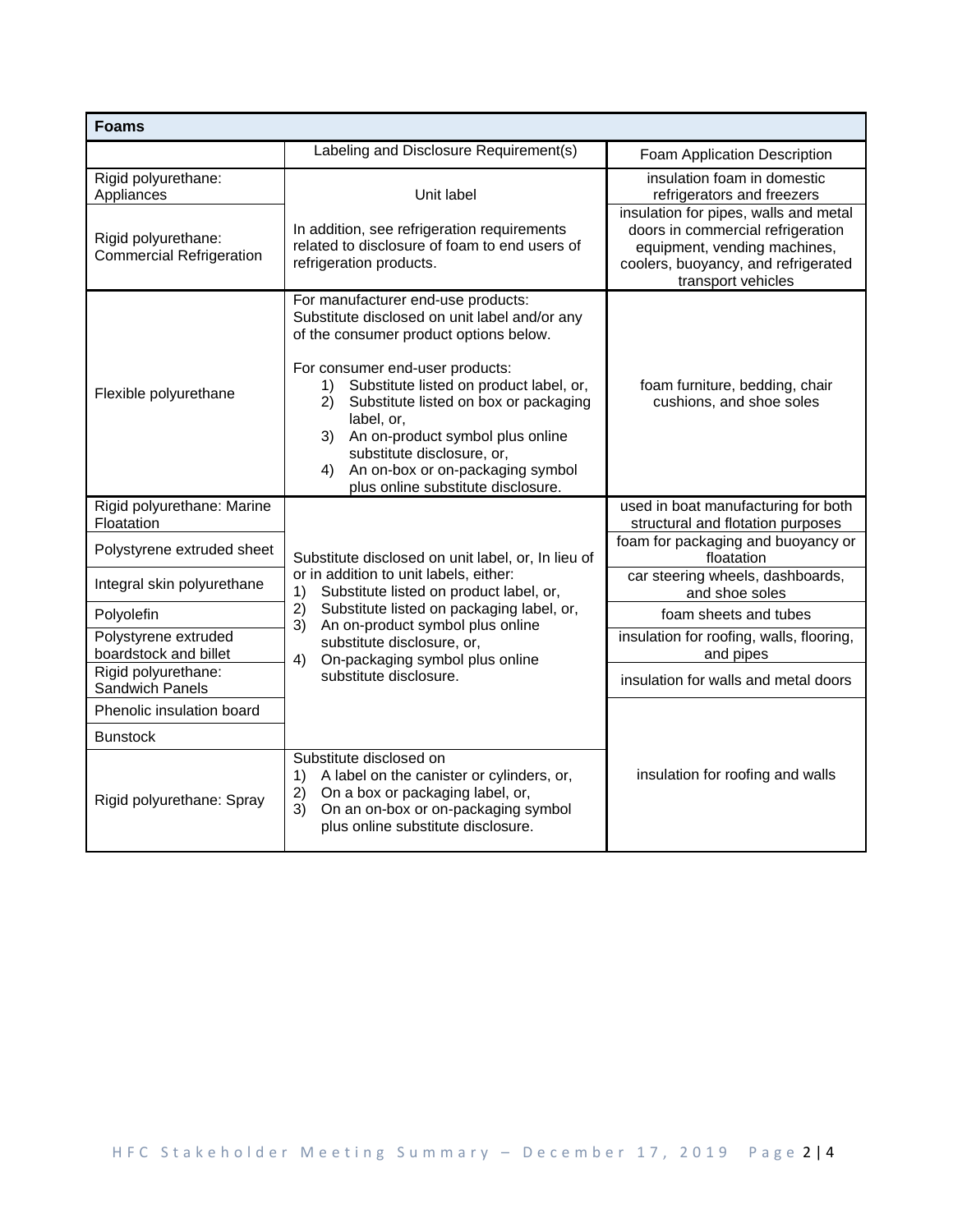| <b>Air Conditioning and Refrigeration</b>                                                                                                                                                                                                             |                                                                                                                                          |                                                                                                                               |  |  |
|-------------------------------------------------------------------------------------------------------------------------------------------------------------------------------------------------------------------------------------------------------|------------------------------------------------------------------------------------------------------------------------------------------|-------------------------------------------------------------------------------------------------------------------------------|--|--|
|                                                                                                                                                                                                                                                       | Refrigerant(s)                                                                                                                           | Foam Installed or Blown in Product at<br>Manufacturer                                                                         |  |  |
| Built-in residential consumer<br>refrigeration products<br>Compact residential consumer<br>refrigeration products<br>Residential consumer refrigeration<br>products other than compact and<br>built-in residential consumer<br>refrigeration products | Applicable substitute listed on<br>safety label (UL or equivalent)<br>on product.                                                        | Substitute disclosed:<br>On UL Label, or,<br>1)<br>On dedicated label, or,<br>2)<br>In owner's manual.<br>3)                  |  |  |
| Vending machines                                                                                                                                                                                                                                      |                                                                                                                                          |                                                                                                                               |  |  |
| Stand-alone units                                                                                                                                                                                                                                     |                                                                                                                                          |                                                                                                                               |  |  |
| Centrifugal chillers                                                                                                                                                                                                                                  | 1) Applicable substitute(s)<br>listed on safety label (UL or<br>equivalent) on refrigeration<br>equipment, or,<br>2) On dedicated label. | Substitute disclosed:<br>On dedicated label, or,<br>4)                                                                        |  |  |
| Positive displacement chillers                                                                                                                                                                                                                        |                                                                                                                                          | In owner's manual, or,<br>Through an on-equipment symbol<br>6)<br>(approved by Ecology) plus online<br>substitute disclosure. |  |  |
| Refrigerated food processing and<br>dispensing equipment                                                                                                                                                                                              |                                                                                                                                          |                                                                                                                               |  |  |
| Remote condensing units                                                                                                                                                                                                                               |                                                                                                                                          |                                                                                                                               |  |  |
| Supermarket systems                                                                                                                                                                                                                                   |                                                                                                                                          |                                                                                                                               |  |  |
| Cold storage warehouses                                                                                                                                                                                                                               |                                                                                                                                          |                                                                                                                               |  |  |

The following is a summary of key notes, questions, and concerns shared at the meeting:

- **What is the applicability for the aerosol industry? There is concern for how many aerosol products are impacted. If Ecology uses the SNAP definition of "substitute," all aerosol products going back to the 1970's would have to be re-labeled.** Ecology is working to clarify how to apply these terms in the rule and will discuss further with key stakeholders.
- **Applying the SNAP definition of "substitute" to the labeling requirement is not consistent with Maryland. Manufacturers are not going to know how to comply with this rule.** Washington's HFC law defines the term "substitute." Ecology is working to clarify how to apply this term in the rule to meet the law's intent without creating undue burden on manufacturers.
- **How will Ecology regulate covered products within covered products (e.g., foam in refrigerators), and covered products used in non-covered products (e.g., foam in shoes).** Ecology is working to clarify this topic.
- **Depending on the definition of "substitute" and "manufacturer," the affected product class may be different. Under the definition of "manufacturer," if a company manufacturers products that don't currently contain HFCs, they are not covered products. How will Ecology clarify this?** Both of these terms are defined in Washington's HFC law (RCW 70.235.010). Ecology is working to clarify how to apply these terms in the rule.